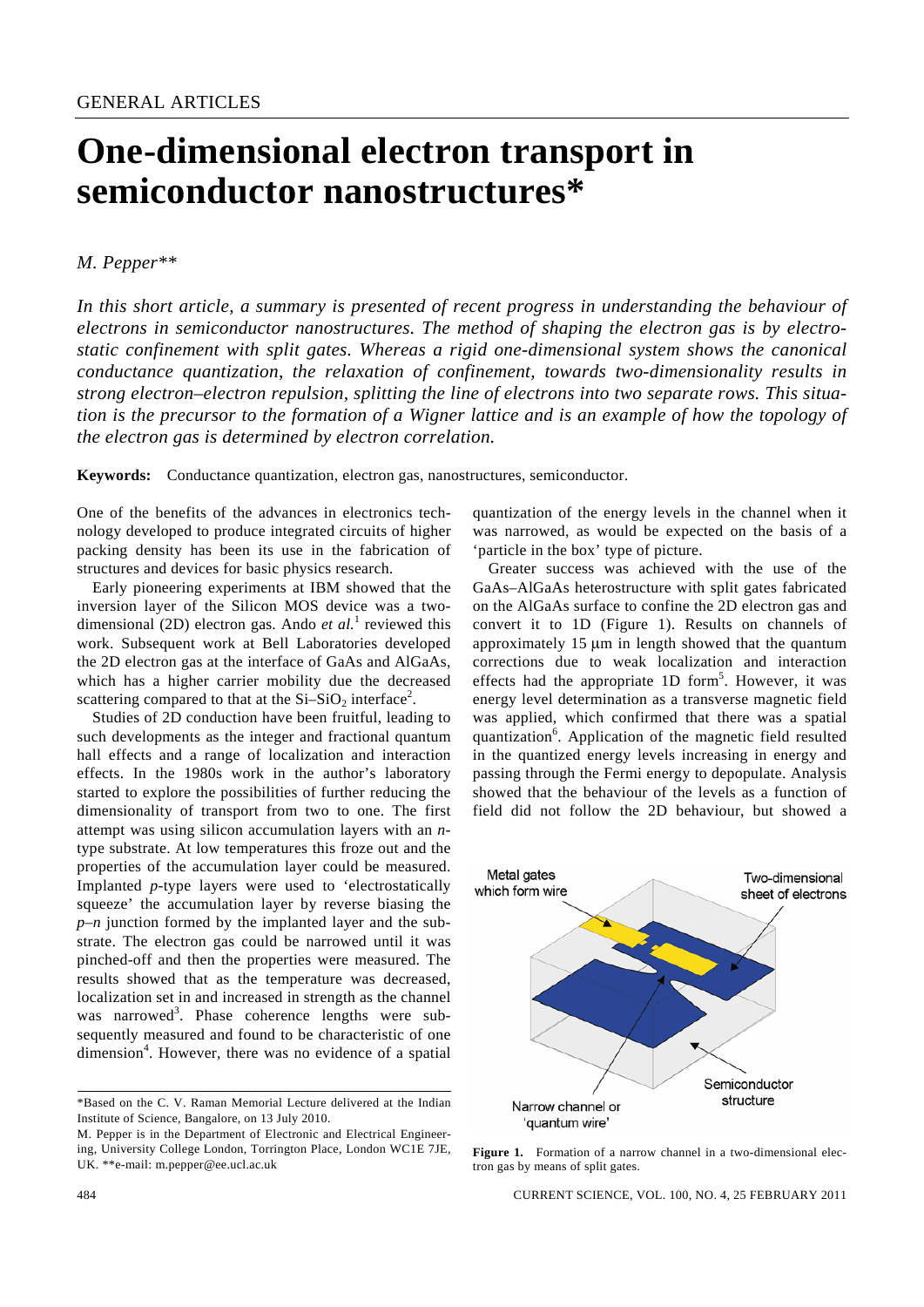pronounced deviation indicative of the spatial quantization caused by the confinement. In the absence of the field the quantized levels did not show in the conductance, the cause of which was attributed to scattering in the long channel. Following this breakthrough, the quantization was clearly demonstrated by the use of short devices (1 μm or less) by our group<sup>7</sup>, and Van Wees *et al.*<sup>8</sup> using the same split gate technique, where the quantization of the ballistic resistance (often discussed as conductance quantization), was clearly demonstrated. The short length of the channel results in the elimination of scattering and ballistic transport. Under these circumstances each quantized level has a conductance given by  $2e^2/h$ , where the quantum of conductance is  $e^2/h$  and the factor of 2 is due to spin degeneracy. As all the levels behave as independent resistors in parallel, the total conductance is given by  $2ne^2/h$ , where *n* is the number of levels which reduces by one each time a level is pushed above the Fermi energy. Hence, as shown in Figure 2, a series of steps are observed separated by  $2e^{2}/h$ . Applying a parallel magnetic field lifts the spin degeneracy and then steps appear, which are separated by  $e^2/h$ .

 A feature of the conductance quantization which does not fit into a simple one-dimensional model is structure, often a plateau, near the value of  $(0.7)$   $2e^{2/h}$  (Figure 3)<sup>9,10</sup>. Application of a magnetic field progressively reduces the 0.7 value down to the fully spin-polarized level of 0.5, indicating that the anomalous feature is related to a spin polarization in the absence of a magnetic field. The origin of this spin polarization is not fully clear as of now and many theories have been proposed. A zero bias anomaly (ZBA) occurs in the current versus voltage relationship as the temperature is lowered and this causes the 0.7 feature to disappear, which has given rise to suggestions that it

arises from a Kondo effect in the channel in an analogous manner to that which is observed in a quantum dot<sup>11</sup>. However, the behaviour of ZBA as a function of carrier concentration and temperature does not fit with predictions of a Kondo model<sup>12</sup>. The overall behaviour of the resistance indicates that the exchange drives a spontaneous spin polarization. Experiments have been performed in which a parallel magnetic field causes the highest energy spin level from the ground sub-band to cross the lowest energy spin level derived from the first sub-band. An anticrossing behaviour was found, which is repeated every time two opposing spin levels cross. Analysis of the level behaviour indicates that in the absence of the field there is a strong repulsion between the opposing spin levels, which causes one to hover at the source potential and only partially contribute to the conductance until the carrier concentration increases and the carriers become spin degenerate<sup>13</sup>. In Figure 3, 0.7 is the first in a series of instabilities which causes a lifting of the spin degeneracy.

 More recently, devices have been developed in which the channel potential narrows at the entrance and exit regions, such that by applying an offset voltage to the split gates it is possible to induce strong reflections and create a bound state in the channel. This then gives rise to a strong resonance located at  $(0.5)$   $2e^{2}/h$ , which is precisely where it should be located; decreasing temperature results in Kondo screening and the resonance becomes broadened and moves up in conductance value. The resonant feature at 0.5 is so unlike the 0.7 and hence it appears very likely and hence this does not arise from Kondo behaviour $14$ .

 Apart from the 0.7, the basic quantization can be explained on the basis of one-electron theory. However, more recently, it has been suggested that when the con-



**Figure 2.** Quantized conductance as the split gate voltage is changed. An increasingly negative voltage narrows the channel.

CURRENT SCIENCE, VOL. 100, NO. 4, 25 FEBRUARY 2011 485



**Figure 3.** The 0.7 feature which appears below the first quantized plateau.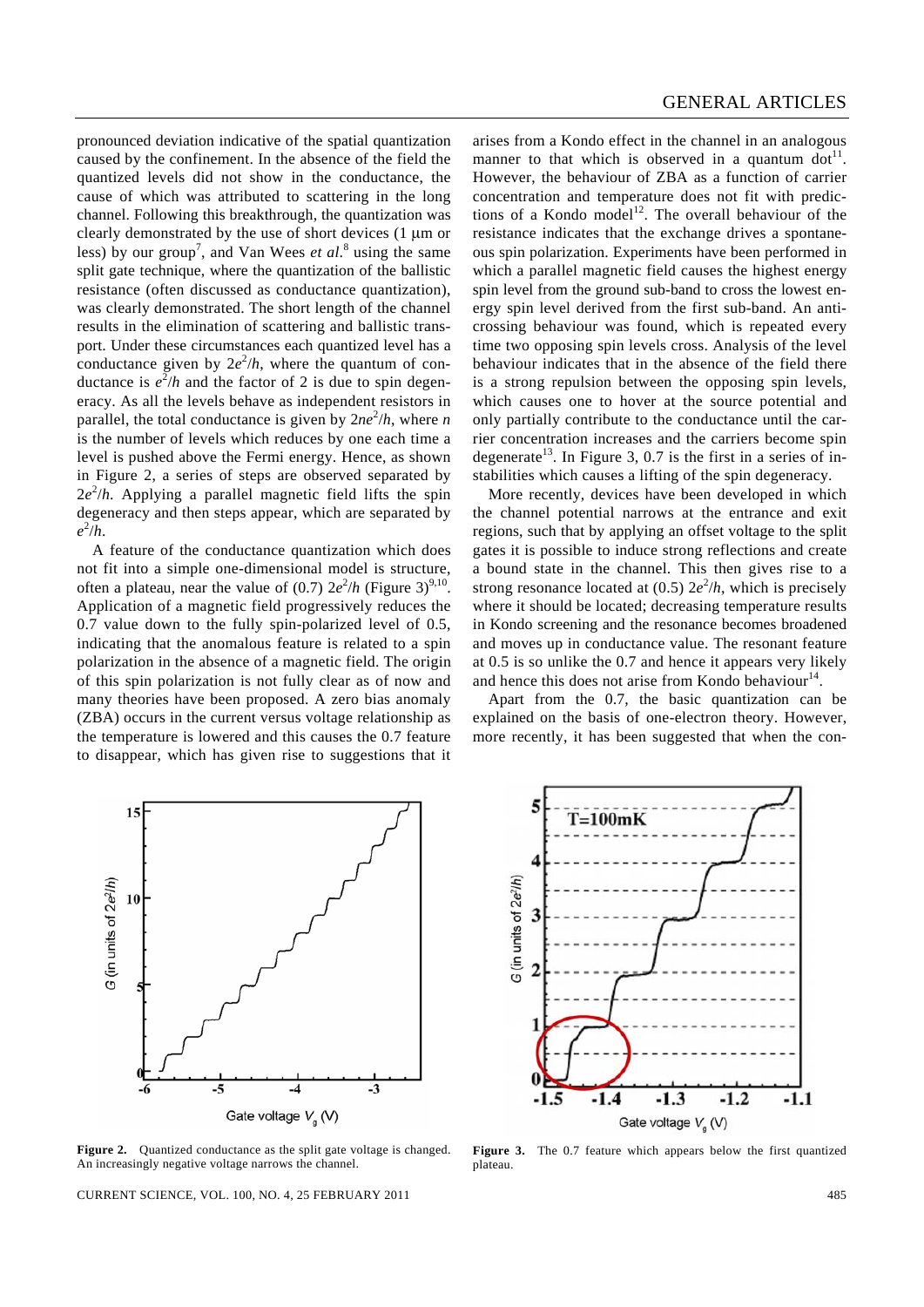

**Figure 4.** Splitting of a line of electrons into two separate rows<sup>16</sup>.



**Figure 5.** Quantized conductance as a function of carrier concentration as a function of the top gate voltage. The confinement progressively decreases from right to left; the first plateau disappears with weak confinement.

finement potential is weak, then in order to minimize their mutual repulsion, electrons will move sideways and increase their separation. Classical calculations have pursued this topic to study the formation of a 2D Wigner lattice in which distinct rows of electrons develop as the carrier concentration is increased<sup>15</sup>. More realistic quantum treatments have also shown that as the confinement (interaction) is reduced (increased), a line of electrons becomes progressively more zigzag and then splits into two distinct rows (Figure 4)<sup>16,17</sup>. As the number of rows increases, the lattice becomes difficult to distinguish from the conventional picture with *n* significantly greater than one.

 Experiments have been performed on reducing carrier concentration as the confinement is reduced, which bear out the prediction of a transition to two rows. As seen in Figure 5, as the confinement is reduced, the first plateau at  $2e^{2}/h$  disappears and the system exhibits a first plateau at  $4e^{2}/h$ ; as the first observed plateau corresponds to the ground state, this value cannot be explained on the basis of a single row or line of electrons. It must correspond to two rows which are degenerate and spontaneously form a ground state $18,19$ . This was the first indication that the electron–electron interaction could dominate the behaviour of electrons in a confined environment. Experiments on wider devices have revealed the stages of formation of the incipient lattice. As the ration of interaction to confinement is increased, electrons start to move sideways and then form a 'bonding' state in which they hybridize. Further increase in the ratio results in two distinct rows forming corresponding to the 'non-bonding' states. It was also found that increasing the source-drain voltage could break the 'bonding' states to form two separate rows. The weakly confined 1D system shows behaviour completely different from that found in the strongly confined case. For example, when the spin degeneracy is lifted by a strong magnetic field of 8 T, as the carrier concentration is increased the system switches between two configurations producing a pattern in the conductance which resembles beating. As seen in Figure 6, a stable configuration is not reached until *n* is 4 or 5.

 One interesting phenomenon which has been studied using such devices has been the spin incoherent regime. This occurs when the exchange energy *J* between neighbouring electrons becomes less than the thermal energy *kT*. Under these circumstances the spin becomes indeterminate and due to the exclusion principle the factor of 2 in the quantum of conductance is lost which then becomes  $e^2/h$ . By lowering the temperature so that  $kT < J$ , it is possible to regain the spin coherence and then the factor of 2 in the conductance is regained. Application of a magnetic field also results in the reestablishment of the spin degeneracy<sup>20</sup>.

 Other systems have been developed which illustrate the principles of conductance quantization and its relation to the one-dimensionality. For example, when a wire is stretched, the resistance shows quantized steps just before it breaks due to the narrowest part being reduced successively to 3, 2, 1 atoms in width<sup>21</sup>.